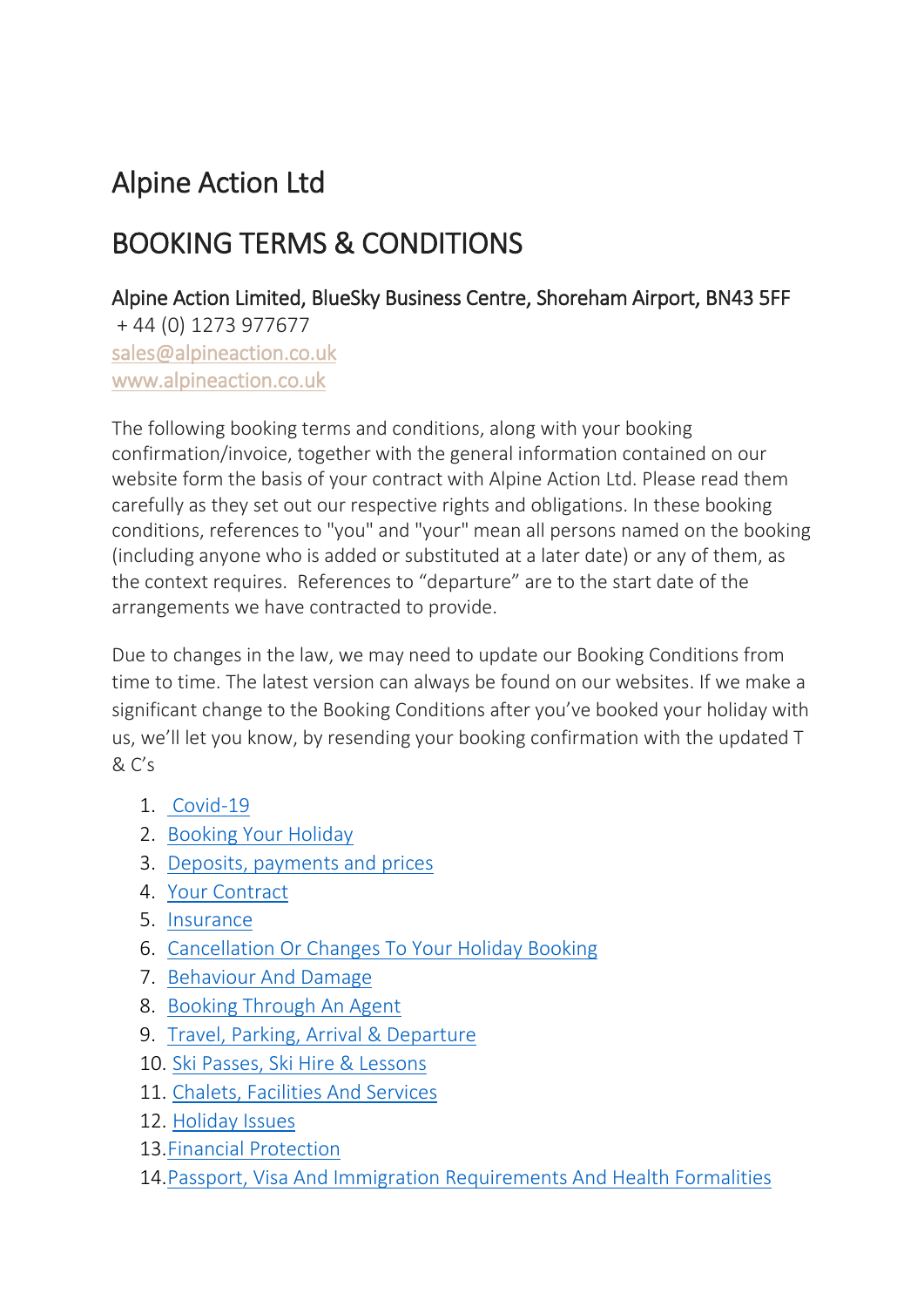### 1. COVID-19

.

When you make a booking with us, the booking terms and conditions form the basis of your contract with Alpine Action Ltd. These terms represent your sole rights about cancellations due to the Coronavirus pandemic (COVID-19). Where you exercise a right under these terms, you are not entitled to any compensation.

### COVID POLICY

### a) Up until the day that you travel to the resort, we will offer a holiday balance refund of any money paid under the following circumstances:

If you are a minor or fully vaccinated adult and we are required to cancel your booking due to travel restrictions within France, or;

- If we are required to cancel your booking due to closure by the French authorities of your chosen resort, or;
- In the event of the closure of the ski lifts by the authorities in your chosen resort, or;
- If France imposes a compulsory quarantine on minors or fully vaccinated adults from the UK, or;
- If you are a minor or fully vaccinated adult and any of the UK national governments impose a national lockdown and/or regional travel ban preventing you from travelling.

### b) We will not refund and/or be liable for any losses whatsoever that arise under the following circumstances, and therefore require that you take out adequate insurance to cover:

- When you are an adult and have not been fully vaccinated, but had you been, you would have been able to travel;
- Where you have been diagnosed with Covid-19 before confirmed arrival and are no longer able to travel;
- Where you have been in contact with someone that has been diagnosed with Covid-19 and need to self-isolate;
- Where you have been contacted by NHS Test and Trace (or your national or local test and trace systems) and you are required to self-isolate;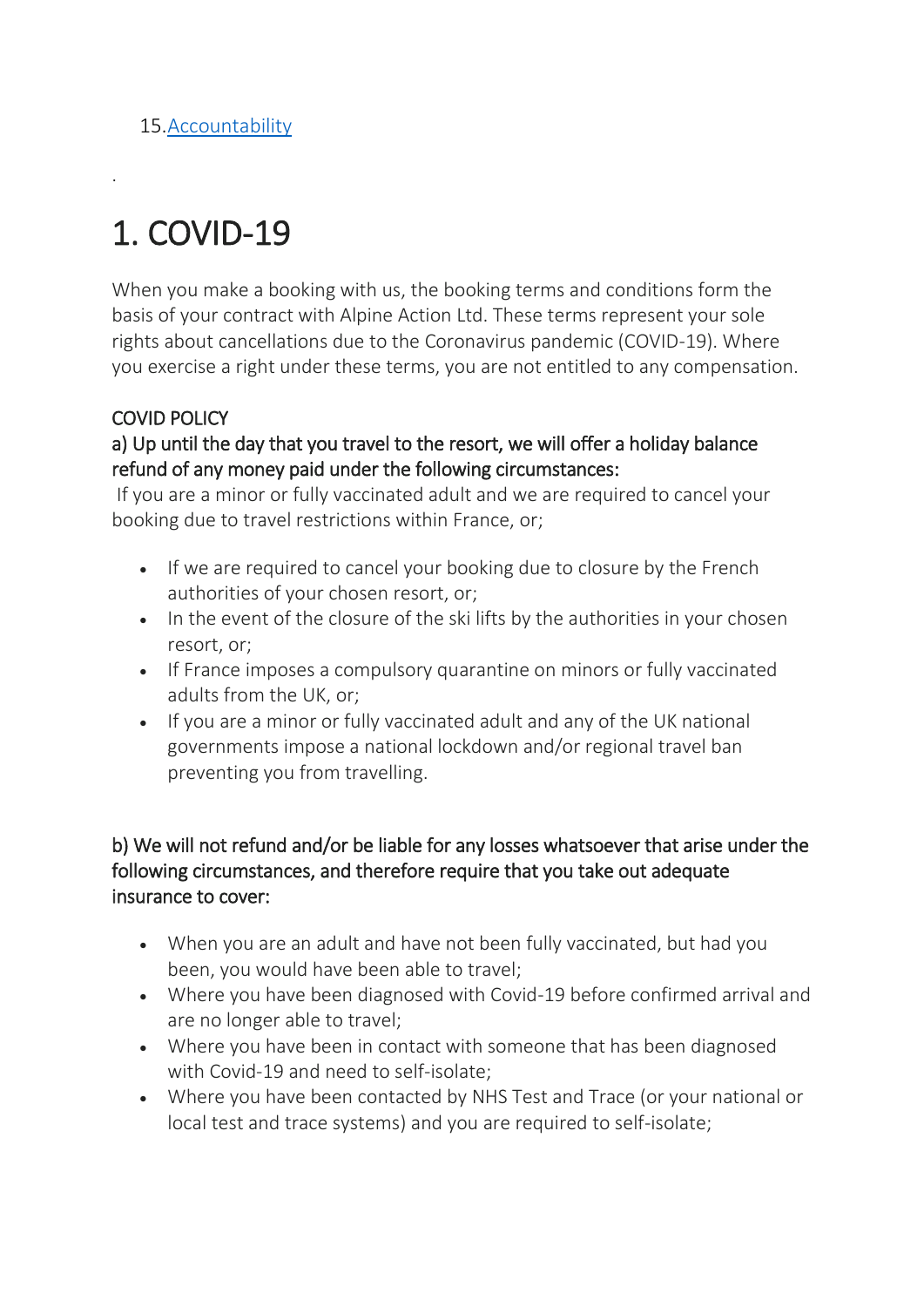You have been diagnosed during your trip or have otherwise come in contact with someone who has been diagnosed with Covid-19 and you are now required to self-isolate.

Your insurance policy should cover you for repatriation where necessary, emergency medical expenses abroad and additional costs of accommodation and/or transport if you need to self-isolate whilst abroad

The deposit element from your holiday booking will be retained as a deposit voucher. Please see below. The booking will only be considered cancelled due to the COVID-19 related circumstances as stated in a) above, if you have not been able to travel on your departure date.

Please note: Should one or more members of a party COVID-19 related reason stated in 3b but the other members are not prevented from travelling, the only reduction in the price of the holiday will be the cost of local resort tax for the person/s unable to travel. The Chalet price will remain unchanged.

### Deposit Voucher Terms

All vouchers issued will be for future ski holidays and will not be date or chalet specific. The following terms will apply to your deposit voucher:

- Any vouchers will be valid for redemption for 1 year from the date of issue.
- It cannot be resold, transferred for value or exchanged for cash.
- The person who is named on the voucher must redeem it. This will be the group leader's name, the first-named person on the booking.
- Alpine Action is not responsible for any voucher that is lost, stolen, destroyed or used without your permission.

Where the voucher is used to make a booking in a new season, that deposit will then be non-transferable, the balance will be due 10 weeks before the departure date. Failure to pay your balance on time will result in the cancellation of your holiday and forfeit the deposit voucher.

# 2. BOOKING YOUR HOLIDAY

The booking will only exist once the Booking Confirmation/Invoice is sent to you via email. This booking is made on the terms of these booking conditions. The first named person on the booking ("group leader") must be authorised to make the booking based on these booking conditions by all persons named on the booking and for all members who are under 18 when the booking is made. By making a booking, the party leader confirms that he/she is so authorised and that all party members agree to be bound by these booking conditions. The party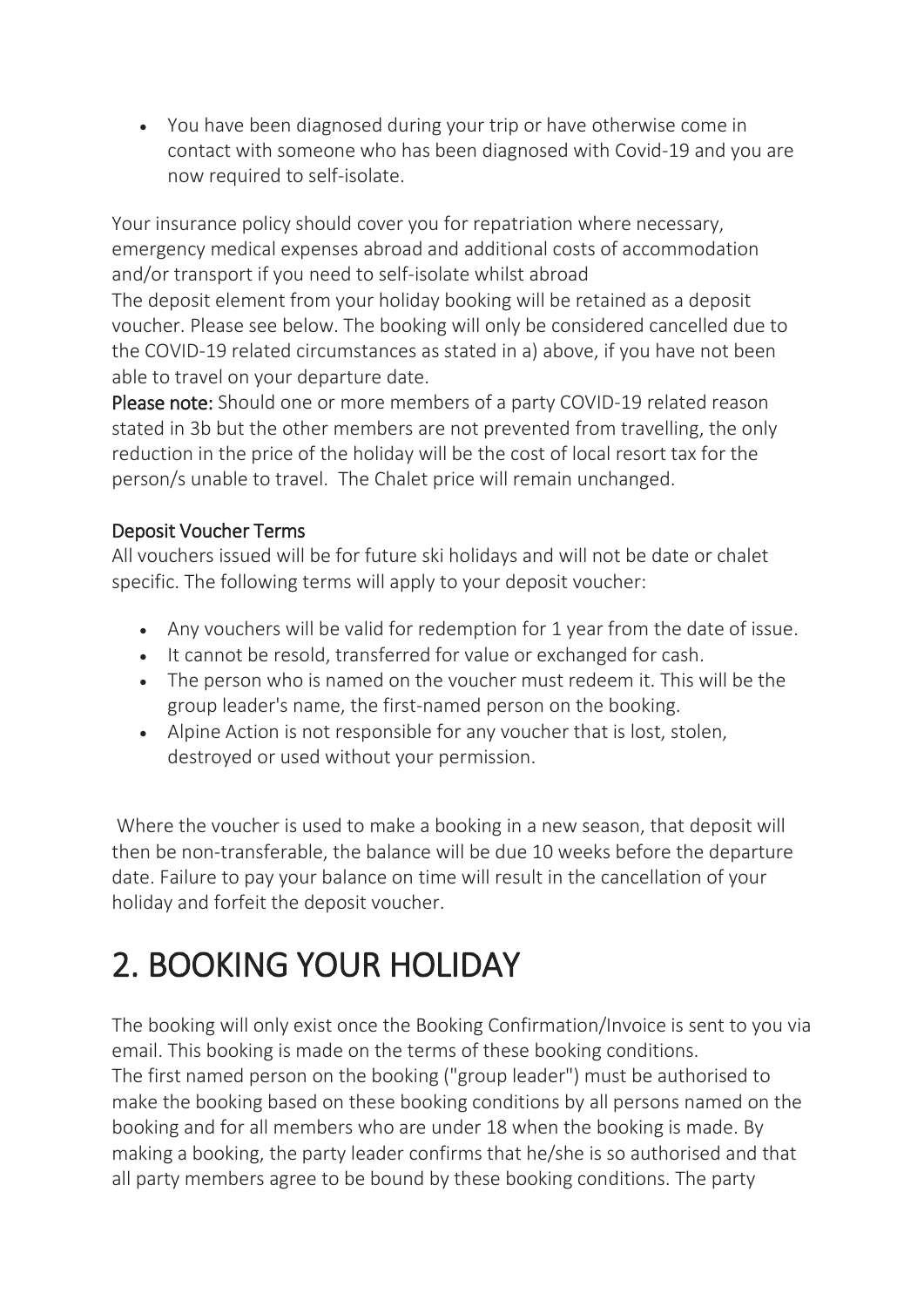leader is responsible for making all payments due to us. The party leader must be at least 18 when the booking is made. The Booking Confirmation invoice will be not be sent or valid until all (non-refundable) deposits have been paid. Please note no booking will exist following a telephone call alone.

You can book your holiday on the phone, online or via email. Once you have chosen your date and chalet, we will process the booking in the group leader's name and send you a link for the deposit/full payment. Once that has been received, we will send you a booking confirmation/invoice. It is your responsibility to check that the details set out on the Booking Confirmation Invoice are correct and to notify Alpine Action as soon as is possible if any details are incorrect.

## 3. DEPOSITS, PAYMENTS AND PRICES

### Deposit

To secure your holiday we require a deposit of either, 25% of the chalet price or £250 per person, whichever is greater. The full balance is due 10 weeks before the departure of your holiday, even if you have paid the full balance, there is a deposit element to your booking payment and this will be shown on your booking confirmation/invoice.

### Balance Payments

The full balance is due 10 weeks before departure. You will be sent an invoice reminder. Failure to pay your balance on time may result in the cancellation of your holiday and the deposit forfeited.

### Taxes on your holiday

An obligatory resort tax of £23 per adult or persons 13 and over, will be added to your invoice for payment in the UK.

### Damage Deposit

On arrival at one of our chalets, you will be required to pay a damage deposit of 1000€. We will require a credit card for pre-authorisation. You will not be debited but will require the funds capacity for authorisation. There will be no charge as long as no damage occurs during your stay. If there is damage to the property, then you will be debited the amount we have been charged or paid for the repairs and an invoice will be produced and emailed to you.

### Holiday discounts

Any advertised short-term discounts will not apply when a full price holiday is already discounted. Discounted holidays are made for varying commercial reasons and are at the absolute discretion of Alpine Action. Discounts are not retrospective and cannot apply to holidays already booked. We reserve the right to sell holidays at a discount, and you may therefore share accommodation with guests who have paid a lower price. You will not be entitled to any refund or difference in cost in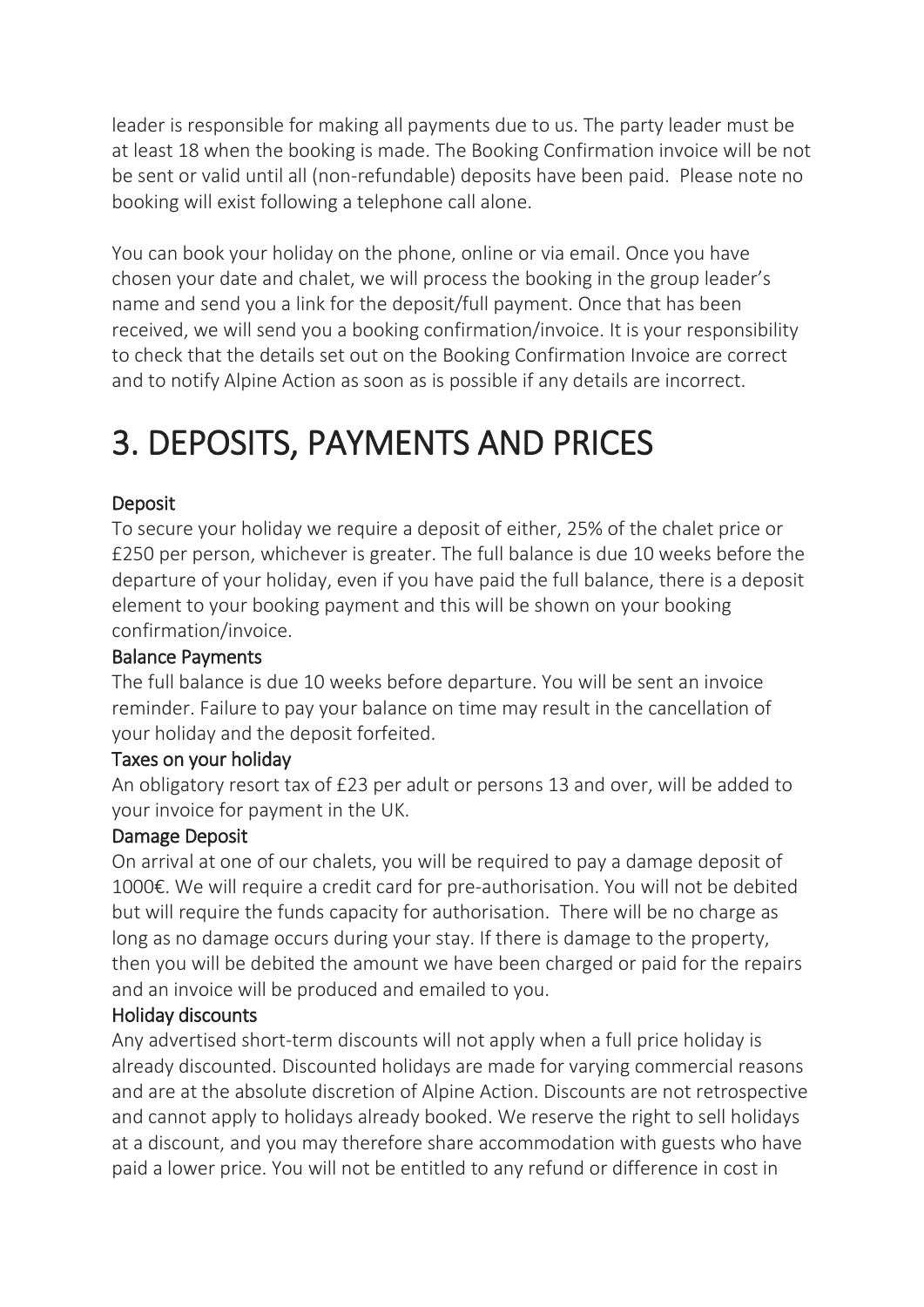any circumstances if a holiday you purchased is subsequently discounted within the same season or at short notice.

## 4. YOUR CONTRACT

A binding contract between us comes into existence when we issue our confirmation invoice to the party leader. No confirmation invoice will be sent to you unless all necessary deposits have been paid.

We both agree that English law (and no other) will apply to your contract and any dispute, claim or other matter of any description which arises between us ("claim") except as set out below.

We both also agree that any claim (and whether or not involving any personal injury) must be dealt with by the courts of England and Wales only unless, in the case of court proceedings, you live in Scotland or Northern Ireland. In this case, proceedings must either be brought in the courts of your home country or those of England and Wales. If proceedings are brought in Scotland or Northern Ireland, you may choose to have your contract and claim governed by the law of Scotland/Northern Ireland as applicable (but if you do not so choose, English law will apply).

## 5. INSURANCE

The Department of Trade and Industry (DTI) stipulates to U.K. Tour Operators that they are obliged to inform clients that when paying a non-refundable deposit for holiday they will need to have adequate holiday insurance. It is a condition of your holiday contract that you have adequate insurance cover, and it is your responsibility to ensure that you and all the persons named on the booking have adequate and specialist insurance to cover all the holiday. Such insurance should at the least provide the following protection: (a) Loss of your deposit and subsequent payments against unexpected cancellation charges before taking your trip. b) Provide any medical expenses arising abroad, loss of luggage etc. and for personal liability claims.

We acknowledge the need to acquire the appropriate insurance at the time of booking and when the deposit payment is made. No liability will be accepted by Alpine Action for any clients booking or travelling without adequate insurance.

Existing issued EHIC (European Health Insurance Cards) remain valid until they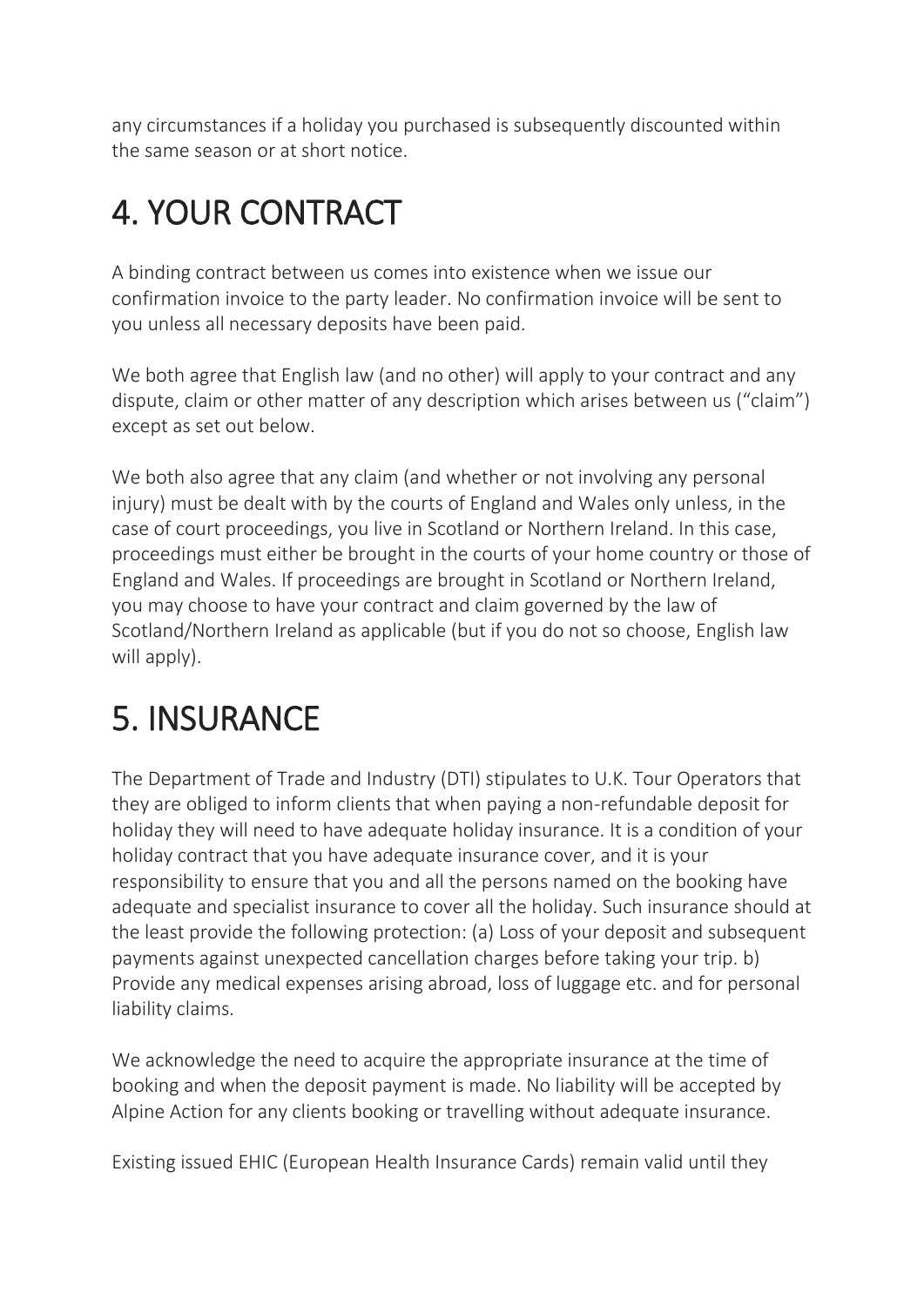expire even though the UK has left the EU. When your EHIC expires, or if you have not had an EHIC, you can apply for a GHIC (Global Health Insurance Card) providing you are eligible for one. A GHIC provides the same cover as an EHIC. Certain individuals may also be able to apply for the UK issued EHIC after 31 December 2020. EHIC and GHIC are free to apply for. However, both EHIC and GHIC provide only limited access to healthcare whilst you are outside the UK which also varies from country to country. They also provide no cover if you require medical repatriation to the UK. Neither an EHIC nor a GHIC offers parable protection to travel insurance and are not a substitute for travel insurance. Accordingly, you must purchase appropriate travel insurance. For more information, visit https://www.nhs.uk/using-the-nhs/healthcare-abroad/apply-for-a-free-uk-globalhealth-insurance-card-ghic/

## 6. CANCELLATION OR CHANGES TO YOUR HOLIDAY BOOKING

### If You Cancel Your Holiday

We require written notification via email to sales@alpineaction.co.uk from the person who made the booking or your travel agent and must be received at our office. As we incur costs from the time we confirm your booking, the following cancellation charges will be payable. Where the cancellation charge is shown as a percentage, this is calculated based on the total cost of the chalet holiday price. This does not include any amendment charges already incurred.

### All deposits are non-refundable.

From the date of the cancellation the amounts charged are:

| TIME WE RECEIVE YOUR NOTICE TO<br><b>CANCEL BEFORE THE DEPARTURE DATE</b> | <b>CANCELLATION CHARGES</b> |
|---------------------------------------------------------------------------|-----------------------------|
| More than 10 weeks                                                        | Deposit only                |
| Within 10 weeks                                                           | 35% of the balance total    |
| Within 8 weeks                                                            | 50% of the balance total    |
| Within 6 weeks                                                            | 75% of the balance total    |
| Within 4 weeks                                                            | 100 of the balance total    |
| All deposits are non-refundable.                                          |                             |

Depending on the reason for cancellation, you may be able to reclaim these cancellation charges under the terms of your insurance policy. You must make claims directly to your insurance company.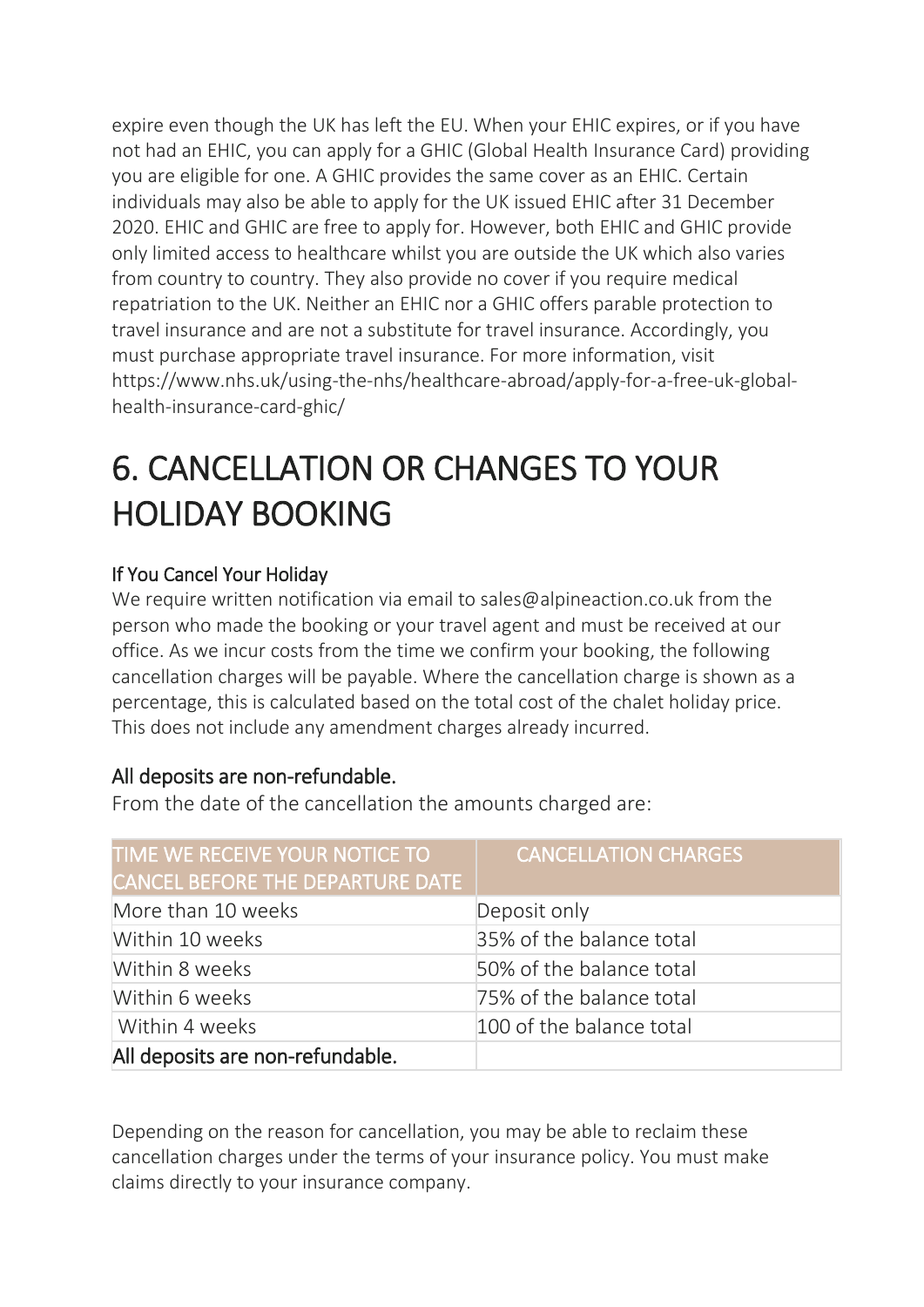### If you wish to change or amend your Booking

If, after our Booking Confirmation Invoice has been issued, you wish to change your chosen departure date or accommodation, we will do our utmost to make these changes, but it may not always be possible. Any request for changes to be made must be in writing (sales@alpineaction.co.uk) from the person who made the booking or your travel agent. You will be asked to pay an administration charge of £250 in addition to any further costs we incur in making this alteration. You should be aware that these costs could increase closer to the departure date that changes are made, and you should contact us as soon as possible.

Note: Certain holidays may not be changeable after a reservation has been made, and any alteration request could incur a cancellation charge of up to 100% of that part of the arrangements. You can transfer your booking to another person, who satisfies all the conditions that apply to this booking, by giving us notice in writing via email to sales@alpineaction.co.uk as soon as possible and no later than 7 days before departure. Both you and the new traveller are responsible for paying all costs we incur in making the booking transfer.

### If we cancel your booking

We reserve the right to cancel, change your booking. We will not cancel less than 10 weeks before your departure date, except for unavoidable and extraordinary circumstances, or failure by you to pay the final balance. Unavoidable and extraordinary circumstances mean a situation beyond our control, the consequences of which could not have been avoided even if all reasonable measures had been taken. If your holiday is cancelled you can either have a refund of all monies paid or accept an alternative holiday of comparable standard from us if we offer one.

### 7. BEHAVIOUR AND DAMAGE

### Client responsibility for accommodation/damage

You agree on your behalf and on behalf of all persons named in your booking that: Every such person will at all times and for all purposes relevant to your holiday arrangements act with reasonable care and refrain from all forms of anti-social behaviour. You will compensate or reimburse Alpine Action against all claims, liabilities, loss, damage, expense, interest and costs whether direct or indirect that Alpine Action may suffer or incur as a result of entering into a holiday contract with you or as a result of you occupying the holiday accommodation, including (but not limited to) any damage to the accommodation, its fixtures & fittings & contents. Damage Deposit

On arrival at one of our chalets, you will be required to pay a damage deposit of 1000€. We will require a credit card for pre-authorisation. You will not be debited but will require the funds capacity for authorisation. There will be no charge as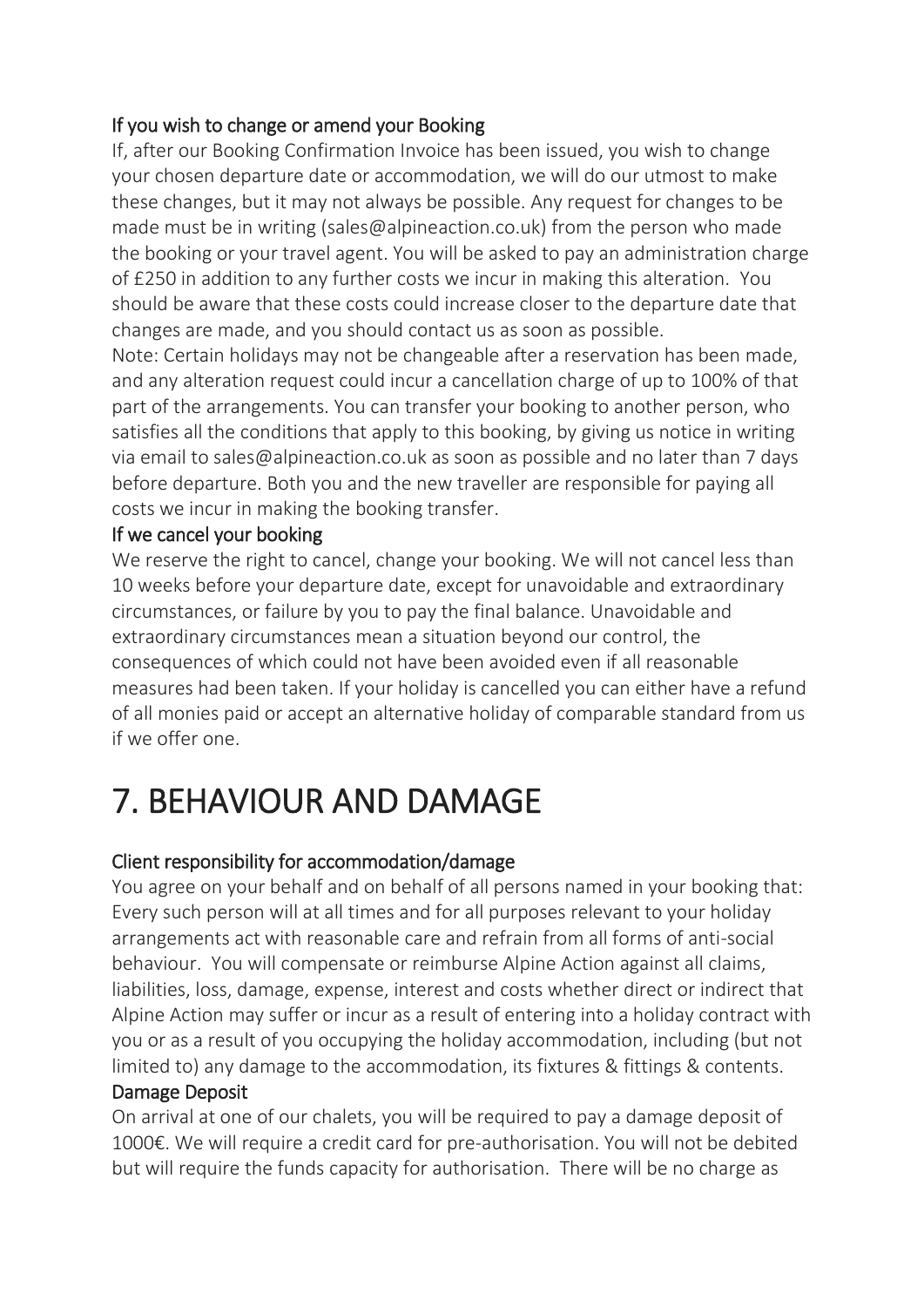long as no damage occurs during your stay. If there is damage to the property, then you will be debited the amount we have been charged or paid for the repairs and an invoice will be produced and emailed to you.

You are responsible for the behaviour of all children under the age of 18 named on your booking form. If we believe that anyone (including children) in your party causes danger, upset or distress to any third party or damage to any property, we are entitled, without prior notice, to terminate the holiday booking. In this situation, the person(s) concerned will be required to cease all use of the holiday services including leaving any accommodation. We will have no further responsibility towards such person(s) including any return travel arrangements. No refunds will be made, and we will not pay any expenses, costs or losses incurred as a result of the termination.

Alpine Action, the owners and managers of the accommodation in which you stay have the right to enter any holiday accommodation at such times and for such purposes (including but not limited to inspection, cleaning & repairs) as may be reasonable in the circumstances. You agree that any accommodation provided to this contract is only for the use and enjoyment of the persons named on the confirmation invoice. You are not at liberty to invite any other persons to join your group in the accommodation.

### 8. BOOKING THROUGH AN AGENT

Alpine Action uses several reputable registered specialist ski agents who will act on the client's behalf to book a holiday with Alpine Action. If you book through a Travel Agent they will provide us with your full name, email address and mobile number and act to pass information from you to us and vice versa. They will also receive all payments from you for the holiday. Any advice given to you from your Travel Agent which is not based on advice given to them by Alpine Action is their responsibility. In these circumstances, we do not accept liability if incorrect advice is given to you by your Travel Agent. Although Alpine Action monitor agent information and representation of our holidays any subsequent misrepresentation of the holidays, from the said agent, is the responsibility of the agent and should be taken up with that agent directly by the client.

## 9. TRAVEL, PARKING, ARRIVAL & DEPARTURE

### Flights

Flights and transfers are not included as part of the holiday, however, we can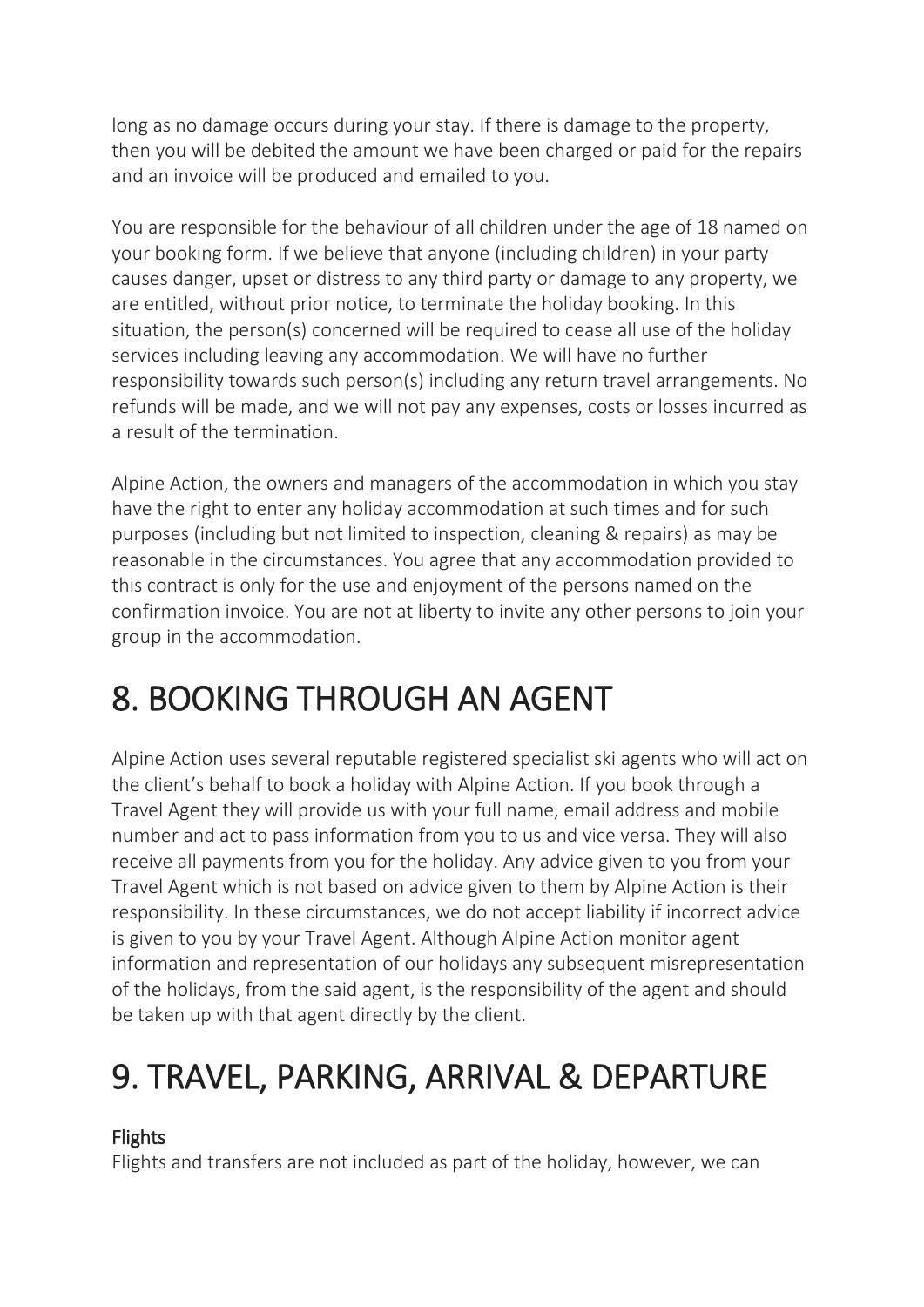arrange flights and transfers for you, please contact the office for further details. All flights and transfers are payable with your deposit or full balance and are nonrefundable and non-transferable in the event you or members of your party cancel the holiday. A £2.50 pp ATOL Protection charge will be added for each person flying. A minimum of 6 people for booking flights is required.

#### Self-Driving

Driving out to the resort often has the benefit of an extra day or two skiing as well as increased flexibility over luggage and travel times. The resort is approximately 600 miles drive from Calais, or an 8 to 9-hour drive with rest stops on the motorway on the French side. We can store luggage early on a Sunday, you will not be able to access the chalet until after 16:00 hours when your rooms will be ready. The following Sunday, we will again store your luggage and if possible arrange a changing area only when you return from skiing and your prior departure. You will not be able to use the chalet facilities or communal areas during this time as they will then be occupied by that week's clients.

#### Parking at the Chalets

Although there may be parking at or close by the chalet, we cannot guarantee that you will be able to park your car there. Snowfalls can restrict access, and we cannot always clear it. There is a PDF of possible parking in Meribel & La Tania, under the documents of your MMB area. Please note some parking will need to be paid for; Alpine Action does not accept any claims for parking fines you may incur.

#### Arrival & departure

All guests are advised to vacate by 09:30 on the day of departure and that rooms will not be ready until 16:00 on the day of arrival. These times will be strict this season due to the deep clean between clients which are required.

### Foreign Office Advice

The UK Foreign Commonwealth and Development Office publishes regularly updated travel information which is relevant to your holiday on its website www.gov.uk/foreign-travel-advice and https://travelaware.campaign.gov.uk which you are strongly recommended consulting before booking as well as close to and in good time before departure. Up to date, UK border control measures are available at www.gov.uk/uk-border-control.

#### Force Majeure

Alpine Action will not be liable for problems or delays caused by strikes, riots, political unrest, hostilities, war terrorist activity, industrial disputes, pandemics, fire, flood, tornadoes, hurricanes, transportation problems, airport closures, weather conditions or any other event beyond our immediate control. We suggest that you take out adequate travel insurance to cover such eventualities. We cannot accept liability or pay any compensation where the performance or prompt performance of our contractual obligations is prevented or affected by "force majeure". In these bookings conditions, "force majeure" means any event, which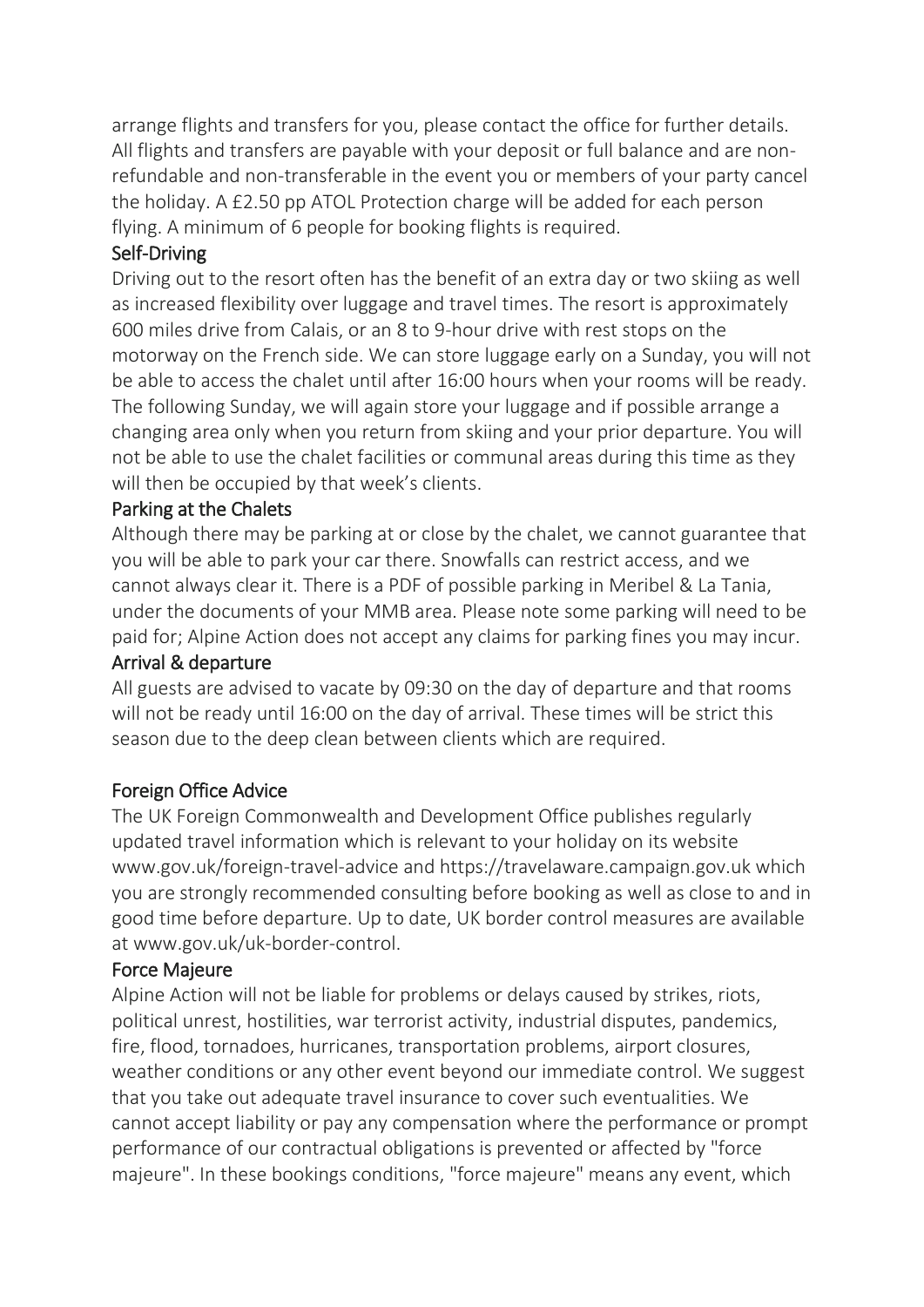we or the supplier of the service(s) in question could not, even with all due care, foresee or avoid. Such events may include war or threat of war, riot, civil strife, terrorist activity, industrial dispute, natural or nuclear disaster, adverse weather conditions, fire, and similar events outside our control.

## 10. SKI PASSES, SKI HIRE & LESSONS

### Pre-bookable passes

We can provide the lowest possible price on your lift pass if purchased through Alpine Action. You can reserve them via our system when you book your holiday, they will be delivered to you on arrival at your chalet. You pay for the ski pass on arrival in the resort,  $\epsilon$  cash, credit or debit card are all accepted. Once you make a reservation for your ski passes in your booking we will email you confirmation. As soon as your confirmation is received, you should check the details carefully. You can make changes to the ski pass reservation up to 2 days before your departure. Ski hire

You will need to book ski hire direct with the shop, we have recommendations, however, you are free to choose. We recommend pre-booking with our preferred shops to get a booking discount.

### Ski Lessons

You will need to book your lessons directly with the ski schools. We highly recommend pre-booking to avoid disappointment on arrival at the resort.

# 11. CHALETS, FACILITIES AND SERVICES

### Chalet facilities

Hot-tubs, saunas, Freeview TV, WIFI connections and all audio systems are all free services and all have breakdown contracts. In the event of their failure, all efforts will be made to ensure the continuous provision of these services. However, no downtime of the above will constitute any entitlement to a refund if circumstances are outside our contract means or ability.

### Cuisine & Special Diet requests

We have set menus, these are varied and made from local fresh produce for 5 nights of the week. We are happy to assist with your special dietary requirements. The vegetarian option is available on our normal chalet menu and there is no charge for this. Other special diets can generally be catered for gluten-free, dairyfree, wheat-free, coeliac, and other specific food allergies. There are charges, please see our website for details. Any dietary requirements must be advised to us at the time of booking, failure to do so will result in a short notice fee and be charged in the resort. A specific meal may not be available on the first night with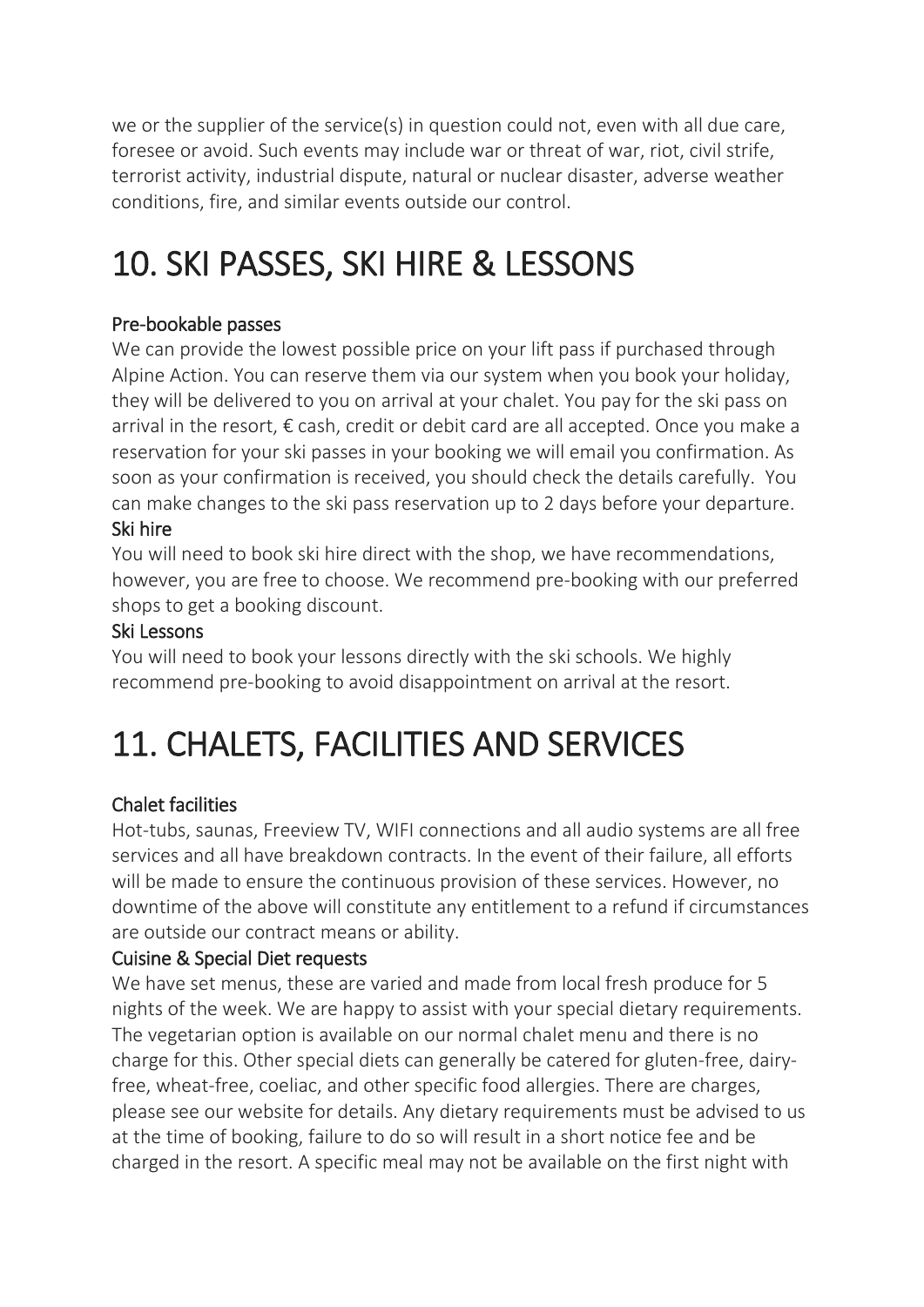late notice. Please note our chalet hosts are not professional chefs. It is impossible for our hosts to take notes of people's food likes and dislikes, however, you can make the choice of what you chose to eat from our menu.

### Outdoor hot-tubs

Where we have hot tubs our staff have been trained in their maintenance and regular checks will be made for your safety. All clients MUST shower before using the hot tub. Children under 10 are not permitted to use the hot tub. Children over 10 should be supervised at all times in the hot tub. No glass may be taken into the vicinity of the hot tub. To avoid the danger of drowning or injury do not use the hot tub when intoxicated. Persons with infectious diseases may not use the hot tub, and pregnant women should consult a doctor before use. A maximum of 20 minutes immersion in the hot tub is advised as any longer may cause health problems. The hot tub is refilled on a Sunday and therefore not available during this time. Our Resort Management reserves the right to close the hot tub should there be any misuse of the facility, or should the need to service arise. All guests use the hot tub at their own risk. It may be that all hot-tubs are closed at any point due to the Covid Crisis.

### Sauna

Please bring suitable swimwear for using the sauna. You must read the instructions next to the sauna before use. Children and pregnant women are forbidden to use the sauna.

### Cleaning

The chalet has a deep clean on a transfer day when all the beds are freshly made for you. We provide a hand and bath towel, with a mid-week change. The living and communal areas are cleaned daily. We recommend that you bring slippers or some type of indoor shoes for our chalets, we operate a "no shoes" policy in the interests of keeping our chalets cleaner and more comfortable.

### Free Wifi

All our chalets offer free WIFI. This is ADSL broadband but not fibre optic. The Internet is the best on offer in this area of France. It can be slow when every device in the chalet is connected.

### Hot Water

Please be advised that the hot water in the chalets, may differ from what you are used to at home. It is recommended to test to achieve your desired temperature. We advise parents to supervise young children. Please be considerate to others within the chalet when running big baths, the water needs to go around everyone. We ask that guests stagger their bath or shower times and consider other guests in the chalet.

### Toilets

To avoid blocking the toilets please use the bins provided for sanitary or other items. It can be difficult to unblock toilet systems in Alpine Chalets during the winter, so your help would be greatly appreciated.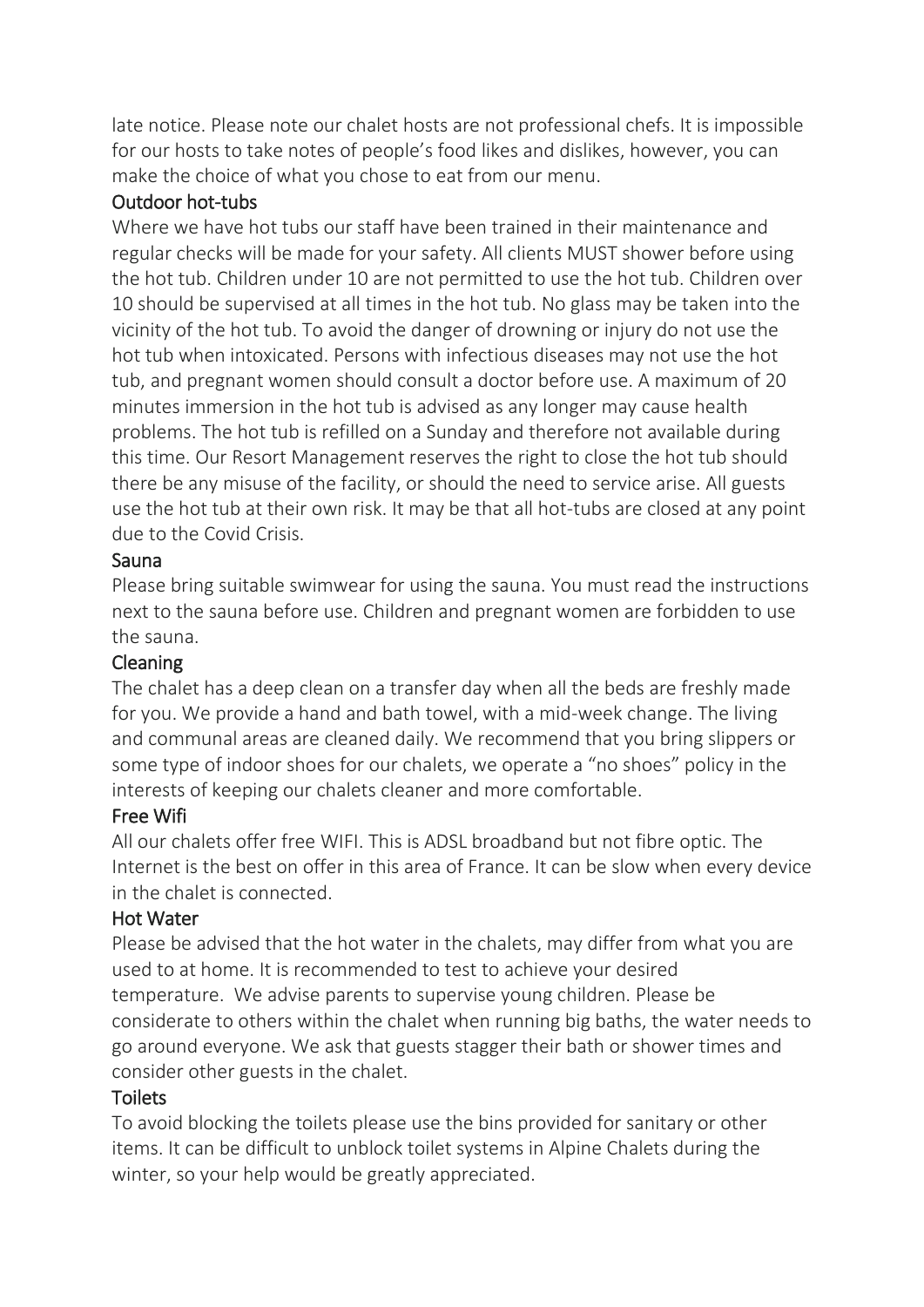### Children

No matter how much care is taken ski chalets are not childproof. We will not be held responsible for any accidents occurring within the chalets, it is the parents' responsibility to ensure their children are supervised at all times.

### Cots, High Chairs & stairgates

Cots with a mattress with some bedding, as well as high chairs will be supplied when you have booked your infant. The inclusion of a cot may restrict room space and some rooms may not be large enough to contain a cot. We do have stair gates but don't always fit the stairs or doors.

### Smoking policy

Alpine Action has a strict no-smoking policy In ALL of their premises and vehicles. The strict no-smoking policy also includes the use of E-Cigarettes. A guest who breaches this policy will be liable to pay a fine of €100 to pay for additional deepcleaning required and will be held liable for any other consequential damages sought against Alpine Action by its other guests and/or the property owners. Specific smoking areas outside the premises will be advised to clients by our resort staff.

### Chalet Security

Please leave valuables at home. When returning or leaving the chalet each day, please ensure that windows, balcony doors, and all external doors are securely shut/locked behind you. Chalet break-ins are rare however please help us to help you avoid this during your stay. Alpine Action accepts no responsibility for items lost or stolen from the chalet, therefore valuables should not be left in the chalet during the day. None of our bedroom doors in any of our chalets are lockable or have individual keys, this is common in Chalets, please be aware this is included on mixed bookings.

### Chalet distances

Distances shown and quoted on the website, are a guide only and in practice may vary. This has been estimated according to the fitness and speed at which people walk. This can all vary again with snow, ice, and footwear. Please ask your chalet hosts or manager for any shortcuts to the town or slopes.

### Left property

Please remember to take all your personal belongings home with you. Left property is returned to the UK at the end of the season, without exception and if not reclaimed will be disposed of by June. You must contact the UK office via email to recover any items. There will be a minimal charge of £20 + postage & packaging. We cannot be held responsible for lost property whilst in transit to the UK or onwards however this is arranged. We reserve the right to increase the administration charge for the return of lost property for bulky items with special dispatch costs. In the event, the property cannot be returned to the UK, Alpine Action will not be held responsible.

### Our staff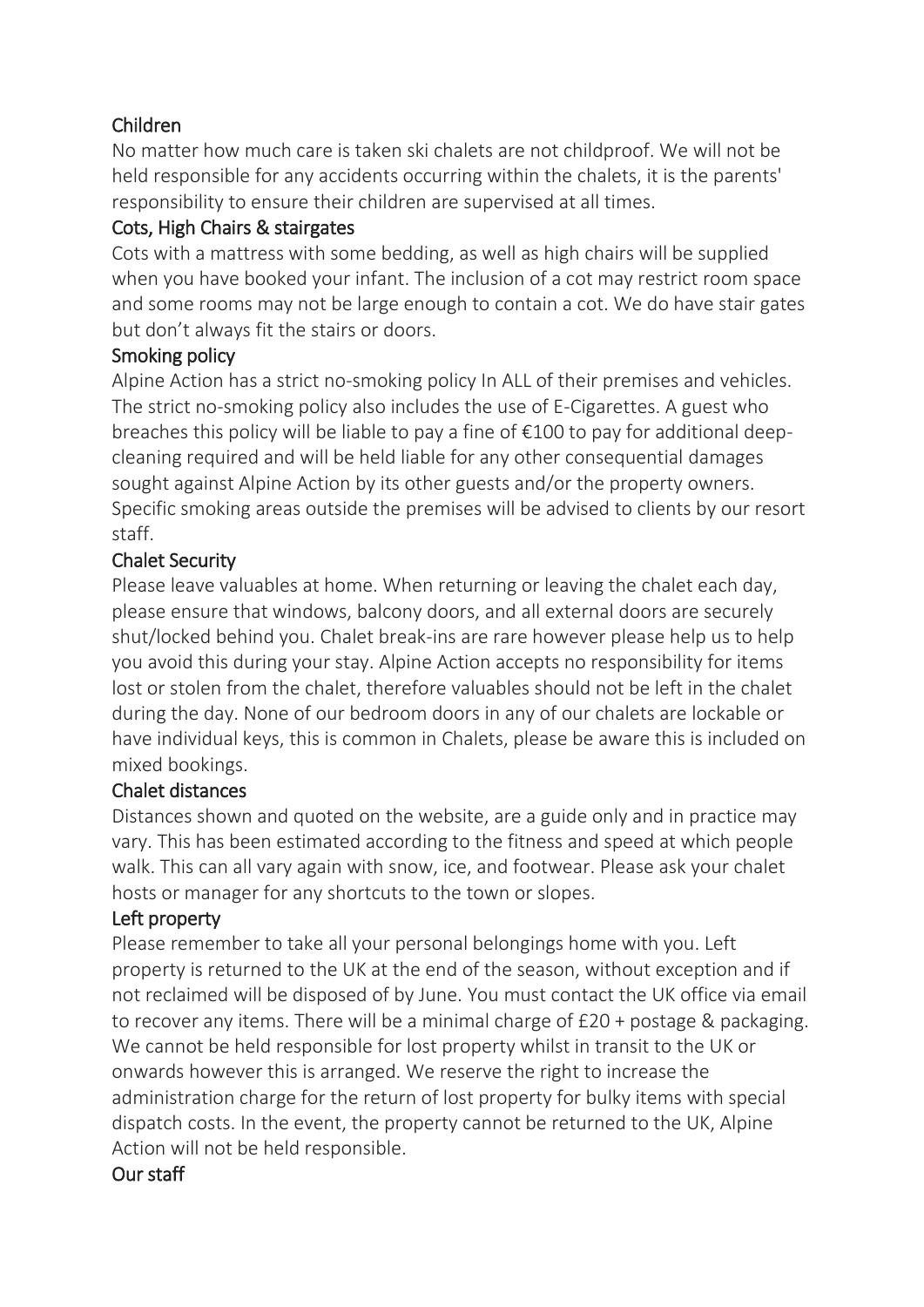We pride ourselves on having excellent staff. We have an experienced resort management team, along with drivers. In each of our chalets, you will find chalet hosts, they are there to ensure you enjoy the Alpine Action experience fully. Your hosts will greet you and be with you for the week, they will prepare and cook your meals and keep the chalet clean and tidy however they are not domestic servants or professional chefs. We have Resort Managers who will be on hand to assist with any queries and give you general information about skiing, resort, après ski and any other information you may need. Your chalet hosts have Tuesdays evening, Thursdays all day and Saturday mornings off, you will have a help-yourself breakfast but will be no evening meal.

### Additional assistance in resort

If you're in difficulty whilst on holiday and ask us to help, we can provide appropriate assistance by providing information on health services, local authorities and consular assistance; helping you find alternative arrangements and make any necessary phone calls/emails.

There may be costs involved which you will for which you will be liable.

## 12. HOLIDAY ISSUES

If you have a complaint or any issues about any of the services included in your holiday, you must inform the Resort Manager without undue delay who will endeavour to put things right. Our Resort Management have the resources and authority to resolve your holiday issues while you are in the resort. You will find their numbers in the boot room and the Chalet Welcome Book. If it is not resolved locally, you can follow this up as soon as possible after your return home, ideally within 7 days by emailing us at sales@alpineaction.co.uk giving your booking reference and all other relevant information. Please keep your email concise and to the point. If you fail to follow the requirement to report your complaint in the resort we will have been deprived of the opportunity to investigate and rectify it and this will affect your rights.

### 13. FINANCIAL PROTECTION

### Protecting your money

When you buy a package holiday that doesn't include a flight, protection is provided by way of a bond held by ABTA – The Travel Association 30 Park Street London SE1 9EQ www.abta.co.uk/an insurance policy with Travel & General Insurance Services Limited, 117 Houndaditch, London, EC3A 7BT. ABTA. We are a Member of ABTA, membership number Y5435. We are obliged to maintain a high standard of service to you by ABTA's Code of Conduct. We also offer you ABTA's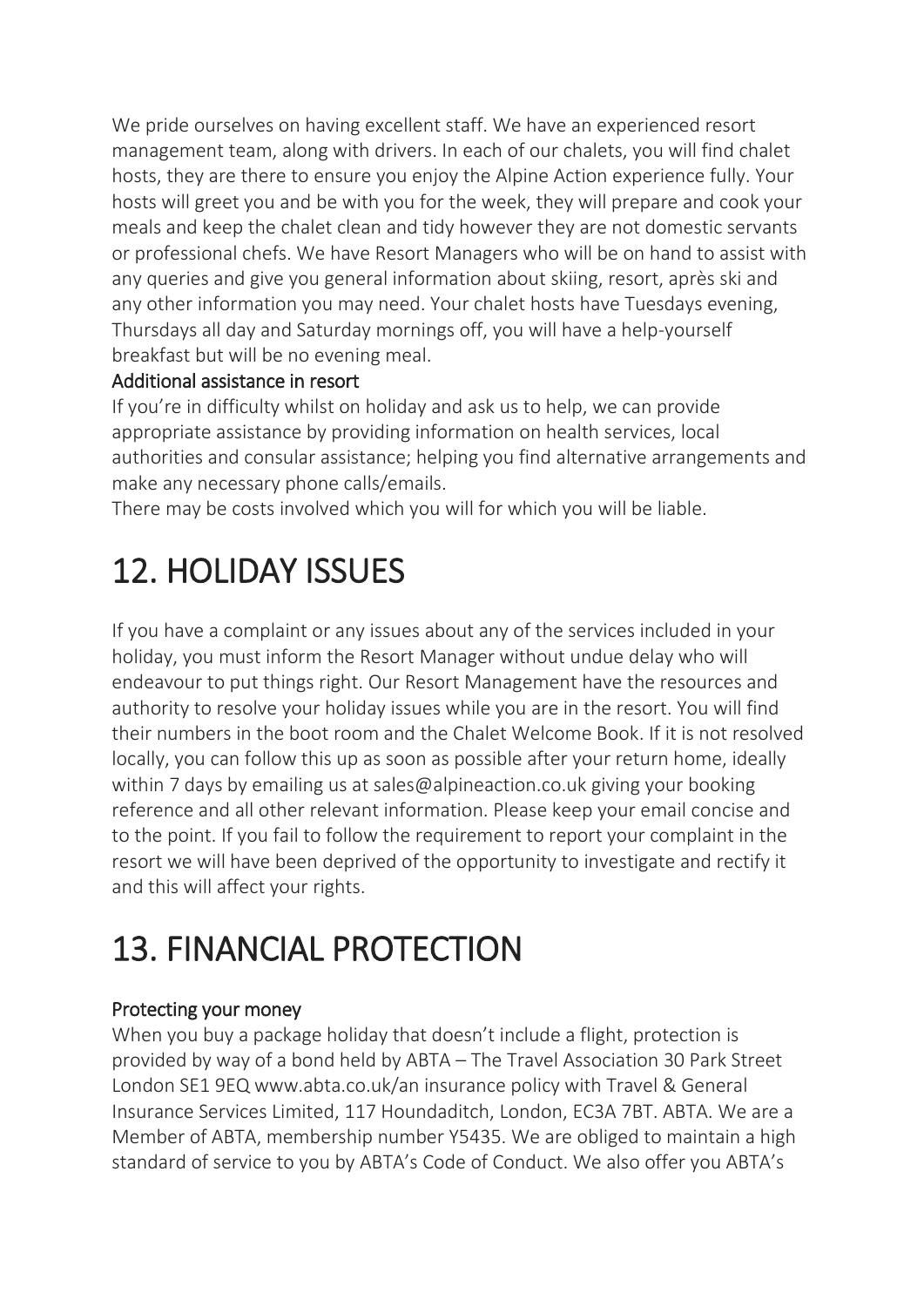scheme for the resolution of disputes which is approved by the Chartered Trading Standards Institute. If we can't resolve your complaint, go to www.abta.com to use ABTA's simple procedure. Further information on the Code and ABTA's assistance in resolving disputes can be found on www.abta.com. You can also access the Alternative Dispute Resolution Service (ADR) Resolution platform at http://www.adrs.co.uk/. This ADR platform is a means of notifying us of your complaint; it will not determine how your complaint should be resolved. The requirement to report your complaint in the resort we will have been deprived of the opportunity to investigate and rectify it and this may affect your rights under this booking. We provide full financial protection when you have booked a flightbased package holiday through our Air Travel Organiser's Licence number 3292 issued by the Civil Aviation Authority, Gatwick Airport South, West Sussex, RH6 0YR, UK, telephone 0333 103 6350, email claims@caa.co.uk. When you buy an ATOL-protected flight inclusive holiday from us, you will receive an ATOL Certificate. This lists what is financially protected, where you can get information on what this means for you, and who to contact if things go wrong. We will provide you with the services listed on the ATOL Certificate (or a suitable alternative). In some cases, where we aren't able to do so for reasons of insolvency, an alternative ATOL holder may provide you with the services you have bought or a suitable alternative (at no extra cost to you). You agree to accept that in those circumstances the alternative ATOL holder will perform those obligations, and you agree to pay any money outstanding to be paid by you under your contract to that alternative ATOL holder. However, you also agree that in some cases it will not be possible to appoint an alternative ATOL holder, in which case you will be entitled to claim under the ATOL scheme (or your credit card issuer where applicable). If we are unable to provide the services listed (or a suitable alternative, through an alternative ATOL holder or otherwise) for reasons of insolvency, the Trustees of the Air Travel Trust may make a payment to (or confer a benefit on) you under the ATOL scheme. You agree that in return for such a payment or benefit you assign absolutely to those Trustees any claims which you have or may have to arise out of or relating to the non-provision of the services, including any claim against us, the travel agent (or your credit card issuer where applicable). You also agree that any such claims may be re-assigned to another body if that other body has paid the sums you have claimed under the ATOL scheme.

## 14. PASSPORT, VISA AND IMMIGRATION REQUIREMENTS AND HEALTH FORMALITIES

### Passport, Visa and Immigration Requirements

Your specific passport and visa requirements, and other immigration requirements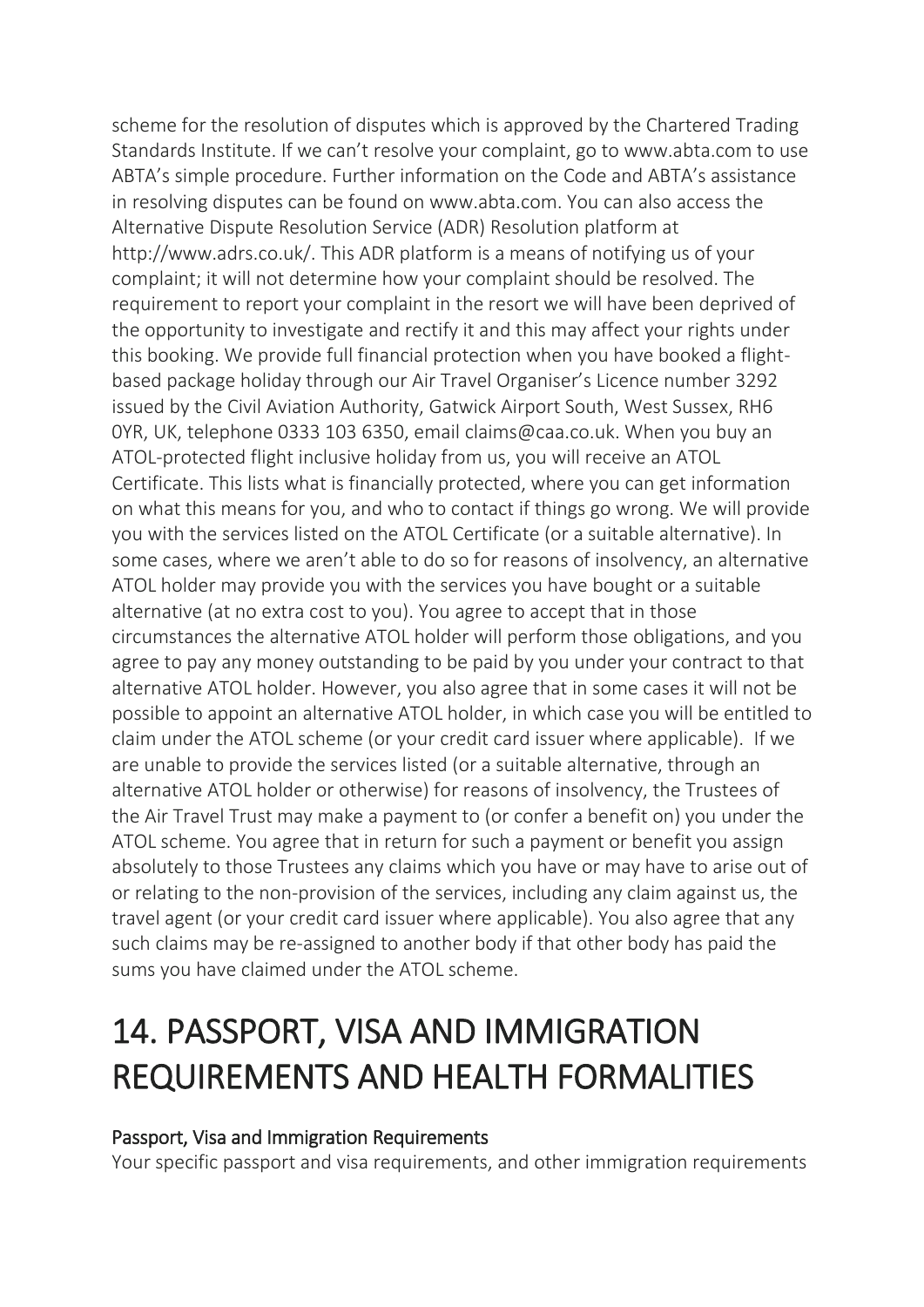are your responsibility, and you should confirm these with the relevant Embassies and/or Consulates. We do not accept any responsibility if you cannot travel because you have not complied with any passport, visa or immigration requirements.

### Travel Aware & Staying Safe and Healthy Abroad

The Foreign & Commonwealth Office and National Travel Health Network and Centre have up-to-date advice on staying safe and healthy abroad. For the latest travel advice from the Foreign & Commonwealth Office including security and local laws, plus passport and visa information check www.gov.uk/travelaware and follow @FCDOtravel on Instagram and Facebook.com/FCDOtravel. Keep informed of current travel health news by visiting www.travelhealthpro.org.uk. The advice can change so check regularly for updates.

### Health Requirements

Vaccination and other health requirements/recommendations are subject to change at any time for any destination, including at short or no notice. Please, therefore, check with a doctor or clinic or another reliable source of information not less than 6 weeks before departure and also closer to departure to ensure that you are aware of and can meet the requirements and have the latest information. Please be aware that there may be enhanced screening/monitoring at exit and entry points both in the UK and in France.

## 15. ACCOUNTABILITY

### Website Validity

All descriptions in any way on our website, or made orally or in writing are given in good faith based on information believed to be correct at the time. After posting these conditions on this website, changes can occur, which are beyond our control. Photographs of rooms represent the type of accommodation available but not all rooms will be the same size or style. Floor plans and chalet layout descriptions are intended as a guide only. We reserve the right to increase or decrease the price of unsold holidays at any time and to correct omissions or errors. Holiday supplements and discounts may not be as stated on the website or in any of our literature. Any advice given by a Travel Agent which is not based on advice provided by us is the responsibility of the Travel Agent. We do not accept liability if incorrect advice is given in these circumstances.

### Data Protection Policy

Alpine Action staff, guests or professional photographers will occasionally take photographs, which may include adult or child guests from your family, for use on